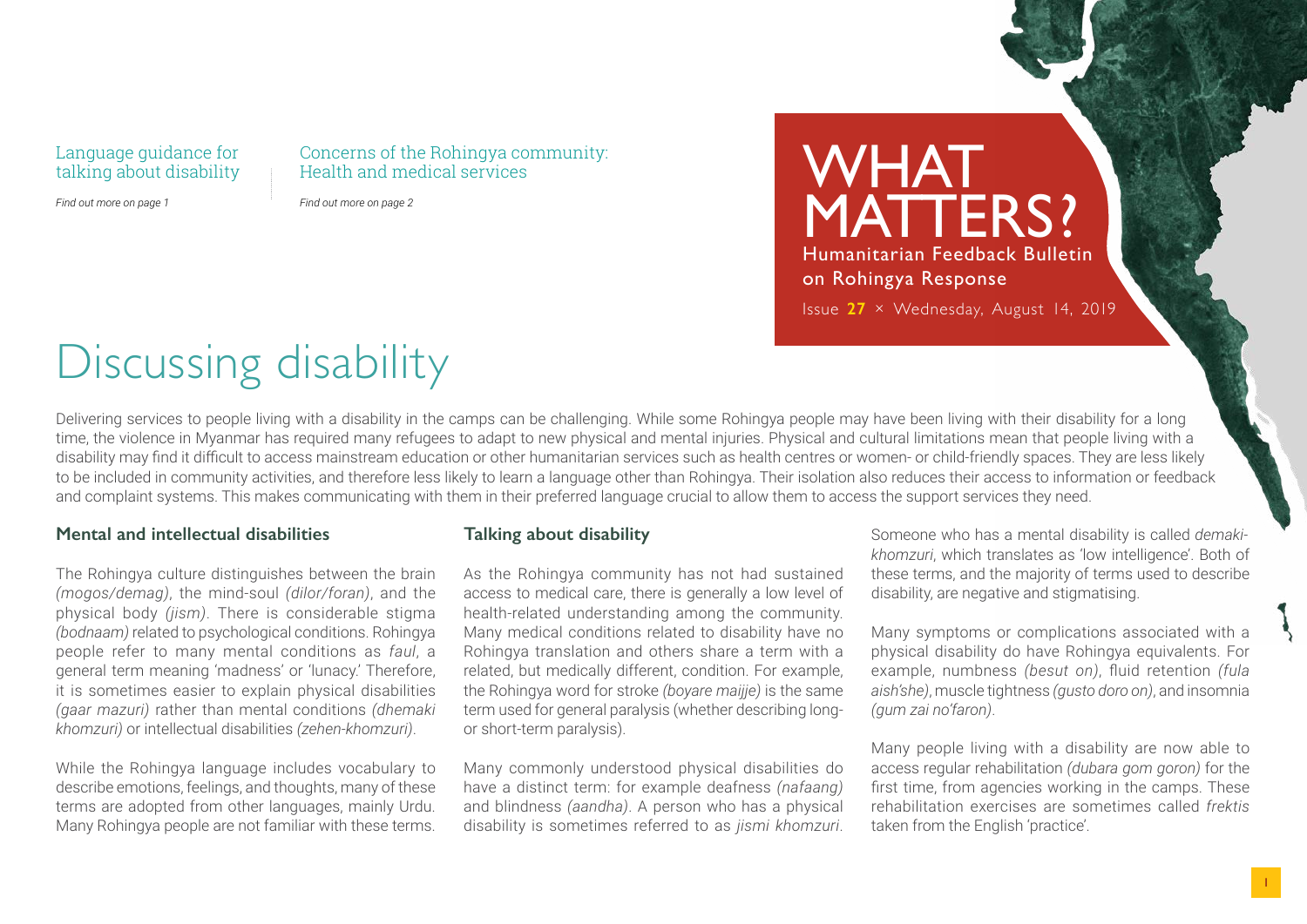### **Of jinns and winds**

Historically, many cultures blur the line between spirituality and medicine. In Rohingya culture, illnesses and diseases are sometimes thought to be the workings or supernatural entities *(zin-fori)*. People may explain a variety of mental conditions by saying people are possessed by spirits *(asor'e dhoron)*. For example, the term for paralysis – *boyare maijje* – literally means 'to be hit by the wind.' But who is doing the hitting? Many Rohingya people believe that jinns hit humans with winds to make them immobile. Many Rohingya people still see disability as a test from God, particularly if it is psychological and/or intellectual in nature. A woman is considered particularly vulnerable to attacks by a jinn during menstruation, childbirth, and for 40 days after the birth. The belief is that if a jinn attacks the newborn child, they may develop a mental or physical disability. Because of this, Rohingya people commonly seek help from traditional healers and religious leaders, rather than health professionals, if they believe their child has a disability.

## **Types of pain**

The general word for 'pain' in Rohingya is *bish*. It is associated with physical pain rather than mental or emotional pain, which people describe as *hoshto*, meaning 'difficulty.' The Rohingya language differentiates between different types of physical pain. Aching or prolonged, dull pain is *horani*, which literally means 'to bite.' Shooting or stabbing pain is *sissiyani*, and tingling or pins-and-needles is *zinzinon*. Though these specific terms exist in the Rohingya language, many Rohingya patients use the general word for pain *(bish)* instead. Prompting patients with these specific words will help health practitioners and health interpreters to identify sources and types of pain.



# **Concerns of the Rohingya community:**

Health and medical services

and women.

Rohingya people have raised different concerns during listening group discussions. In the last 18 months, access to health and medical services are amongst the top five concerns raised by the Rohingya community who attend these discussions. And, in the last six months, the proportion of concerns raised on the topic has been rising, compared with other areas. Given that this topic is in the top five, we've decided to focus on it for this edition of *What Matters?*

Health and medical service-related concerns have been raised particularly by people in camps 22, 23, 24 and 25<sup>1</sup>. In all these camps, people mentioned that they need more health facilities, especially easily accessible services within their blocks, and better treatment for different kinds of diseases. They also asked for an emergency medical service. Rohingya people mentioned that there are some health complexes run by NGOs where they usually go if they become sick, but they have to wait in the queue for a long time to get treatment from the doctor. Participants also said that after taking medicines given by the doctor, they don't get better. Some male participants said that, whatever the sickness is, doctors only prescribe Napa (paracetamol) as medicine. Female participants couldn't name the medicines that they were being given by the doctor, but they also believed that they receive the same medicine for all kinds of sicknesses and they are not getting better after taking it.

When we went to the hospital (health complex), most of the time the doctor gave us Napa for all diseases."

*Source*: Feedback from 10,364 listening group meetings from December 2017 to May 2019 from 24 camps (Camp 1, 2, 3, 4, 5, 6, 7, 8, 9, 10, 11, 12, 13, 14, 15, 16, 17, 18, 19, 20, 22, 23, 24, 25 and 26) collected by Bangladesh Betar, ACF, IOM and DRC, together with FGDs conducted by BBC Media Action in camp 9 with 18-25 years and 26+ years men and women; in camp 12 with 18+ men

– Man, 28, camp 9

We don't know the name of the medicine but when we went to the health complex, the doctor gave us the same medicine for all diseases and we didn't get well."

– Woman, 34, camp 9

To try to get better treatment, some community members go to the MSF (Médecins Sans Frontières) or district hospital outside the camp. As they need transportation to go to these places, many people can't afford it, and they feel that they have no other options to get better treatment.

In the four camps where most concerns were raised, there are some similarities in terms of key issues of concern. In camps 22, 24 and 25 people were concerned about the outbreak of contagious diseases like chickenpox and were requesting treatment for that disease. In camps 22, 23 and 25 people were concerned about increasing prevalence of skin diseases and wanted support to get proper treatment for these. In camps 22 and 25, water born diseases were raised as a concern.

*<sup>1</sup> In camps 3, 11, 12, 13, 19 and 26, health and medical service-related concerns are also one of the major issues. But due to low bases, no interpretation can be drawn.*